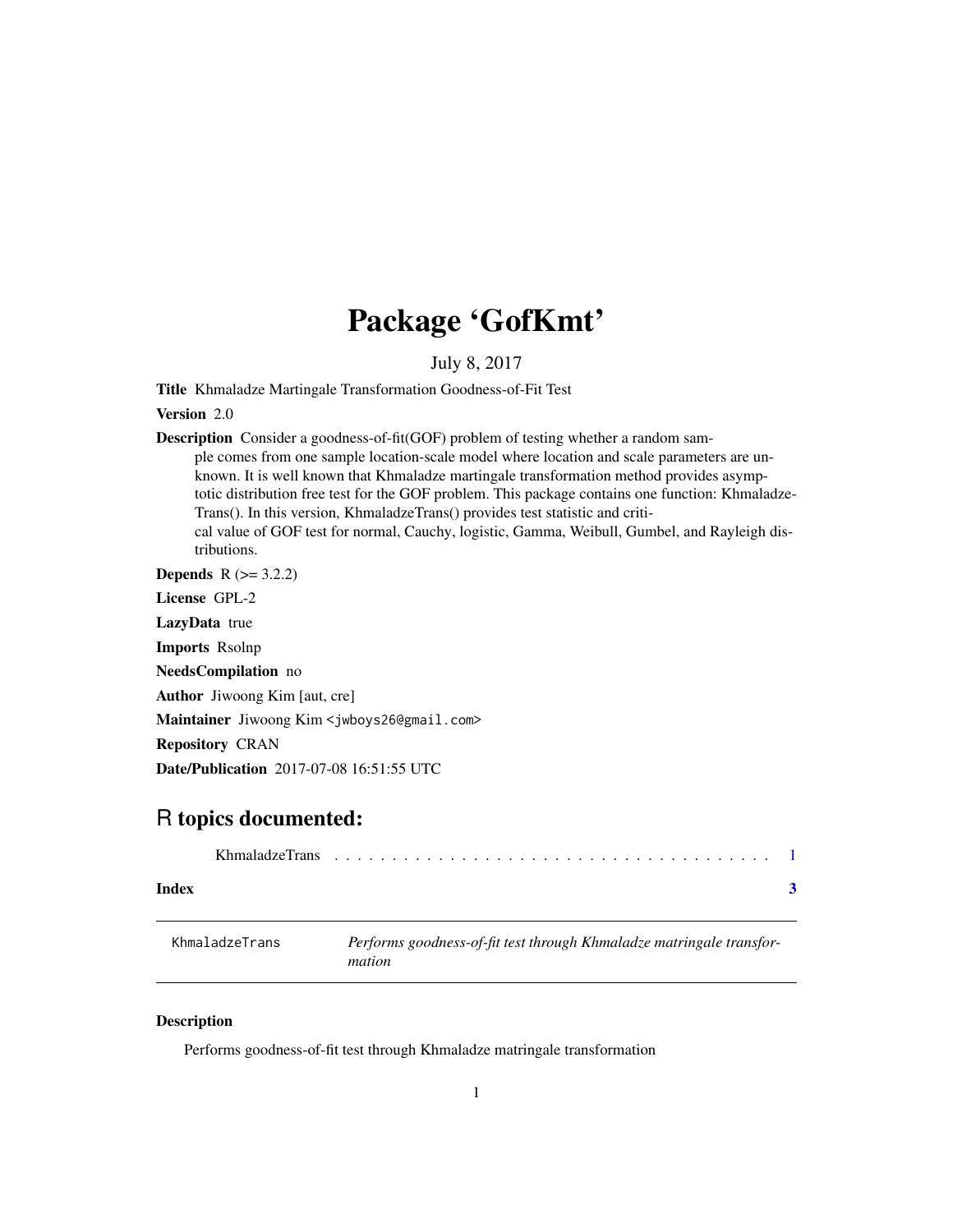#### Usage

```
KhmaladzeTrans(X, F0, Shape = 2)
```
#### Arguments

|       | - Random sample of n observations                                                             |
|-------|-----------------------------------------------------------------------------------------------|
| F۵    | - Name of null distribution: Normal, Cauchy, Logistic, Gamma, Gumbel, Weibull,<br>or Rayleigh |
| Shape | - The shape parameter used for Gamma and Weibull. The value should be even.                   |

#### Value

TestStat - Test statistic obtained through Khmaladze martingale transformation

CritValue - Vector of critical values for the level of 0.01, 0.025, 0.05, and 0.10

Mu - Maximum likelihood estimator of location parameter mu

Sigma - Maximum likelihood estimator of scale parameter sigma

#### References

[1] E.V. Khmaladze, H.L. Koul (2004). Martingale Transforms Goodness-of-fit tests in regression models. Ann. Statist., 32. 995-1034

[2] E.V. Khmaladze, H.L. Koul (2009). Goodness-of-fit problem for errors in nonparametric regression: Distribution free approach. Ann. Statist., 37(6A) 3165-3185. #'

[2] H.L. Koul, L. Sakhanenko (2005). Goodness of fit testing in regression: A finite sample comparison of bootstrap methodology and Khmaladze transformation. Stat. Probab. Lett, 74 290-302.

#### Examples

#### ####################

```
n = 10Sample = rnnorm(n, 1,3) # Generate a random sample of n observations from N(1,3)KMT_Result = KhmaladzeTrans(Sample, "Normal", Shape=2)
KMT_TestStat = KMT_Result$TestStat
KMT_CriticalValue = KMT_Result$CritValue
KMT_Muhat = KMT_Result$Mu
KMT_Sigmahat = KMT_Result$Sigma
#####################
```

```
#####################
```

```
n = 10Sample = rlogis(n, location=2, scale=3) # Generate a random sample from logistic distribution
KMT_Result = KhmaladzeTrans(Sample, "Logistic", Shape=2)
KMT_TestStat = KMT_Result$TestStat
KMT_CriticalValue = KMT_Result$CritValue
KMT_Muhat = KMT_Result$Mu
KMT_Sigmahat = KMT_Result$Sigma
#####################
```